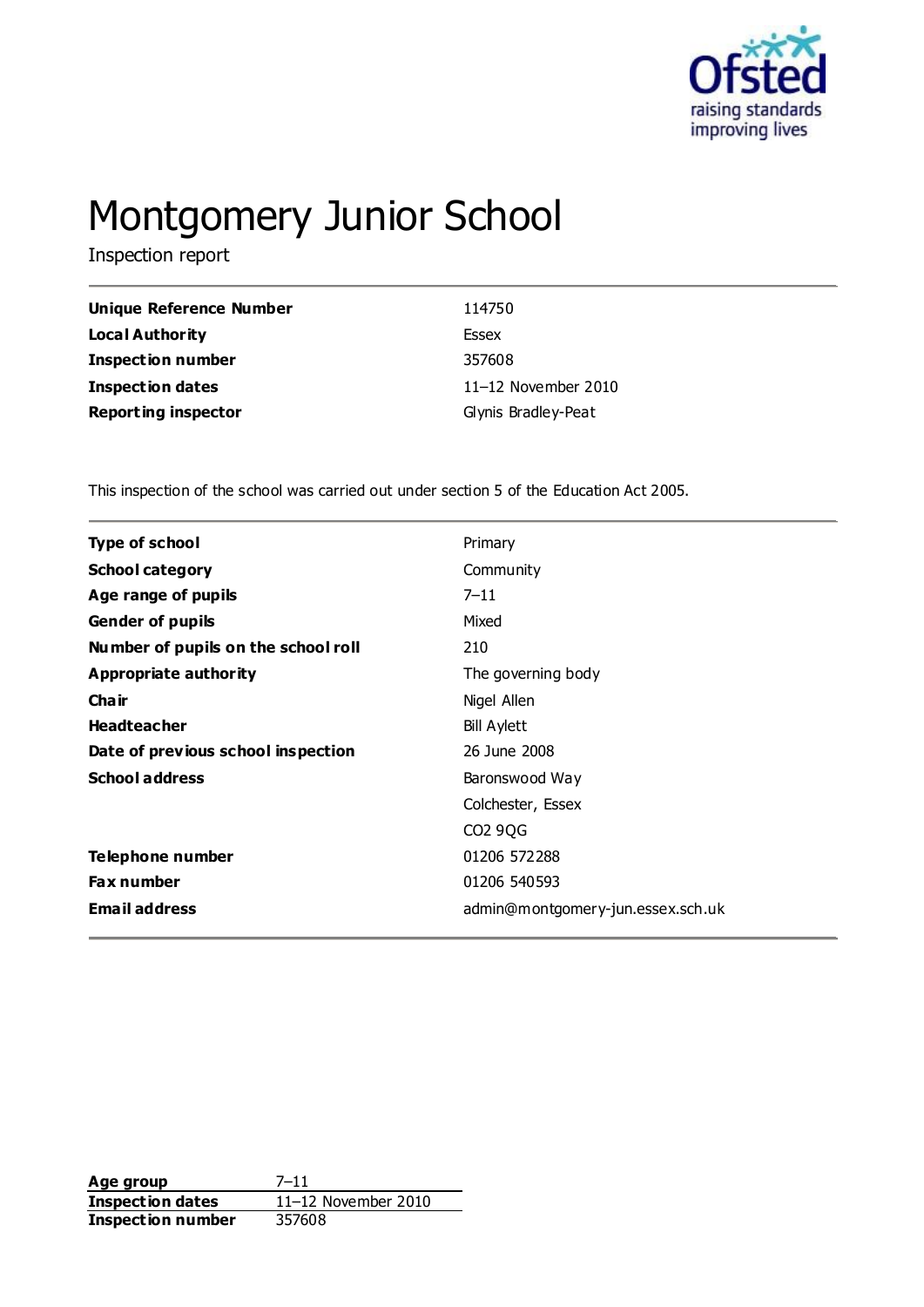The Office for Standards in Education, Children's Services and Skills (Ofsted) regulates and inspects to achieve excellence in the care of children and young people, and in education and skills for learners of all ages. It regulates and inspects childcare and children's social care, and inspects the Children and Family Court Advisory Support Service (Cafcass), schools, colleges, initial teacher training, work-based learning and skills training, adult and community learning, and education and training in prisons and other secure establishments. It assesses council children's services, and inspects services for looked after children, safeguarding and child protection.

Further copies of this report are obtainable from the school. Under the Education Act 2005, the school must provide a copy of this report free of charge to certain categories of people. A charge not exceeding the full cost of reproduction may be made for any other copies supplied.

If you would like a copy of this document in a different format, such as large print or Braille, please telephone 0300 1234 234, or email **[enquiries@ofsted.gov.uk](mailto:enquiries@ofsted.gov.uk)**.

You may copy all or parts of this document for non-commercial educational purposes, as long as you give details of the source and date of publication and do not alter the documentation in any way.

To receive regular email alerts about new publications, including survey reports and school inspection reports, please visit our website and go to 'Subscribe'.

Royal Exchange Buildings St Ann's Square Manchester M2 7LA T: 0300 1234 234 Textphone: 0161 618 8524 E: **[enquiries@ofsted.gov.uk](mailto:enquiries@ofsted.gov.uk)**

W: **[www.ofsted.gov.uk](http://www.ofsted.gov.uk/)**

© Crown copyright 2010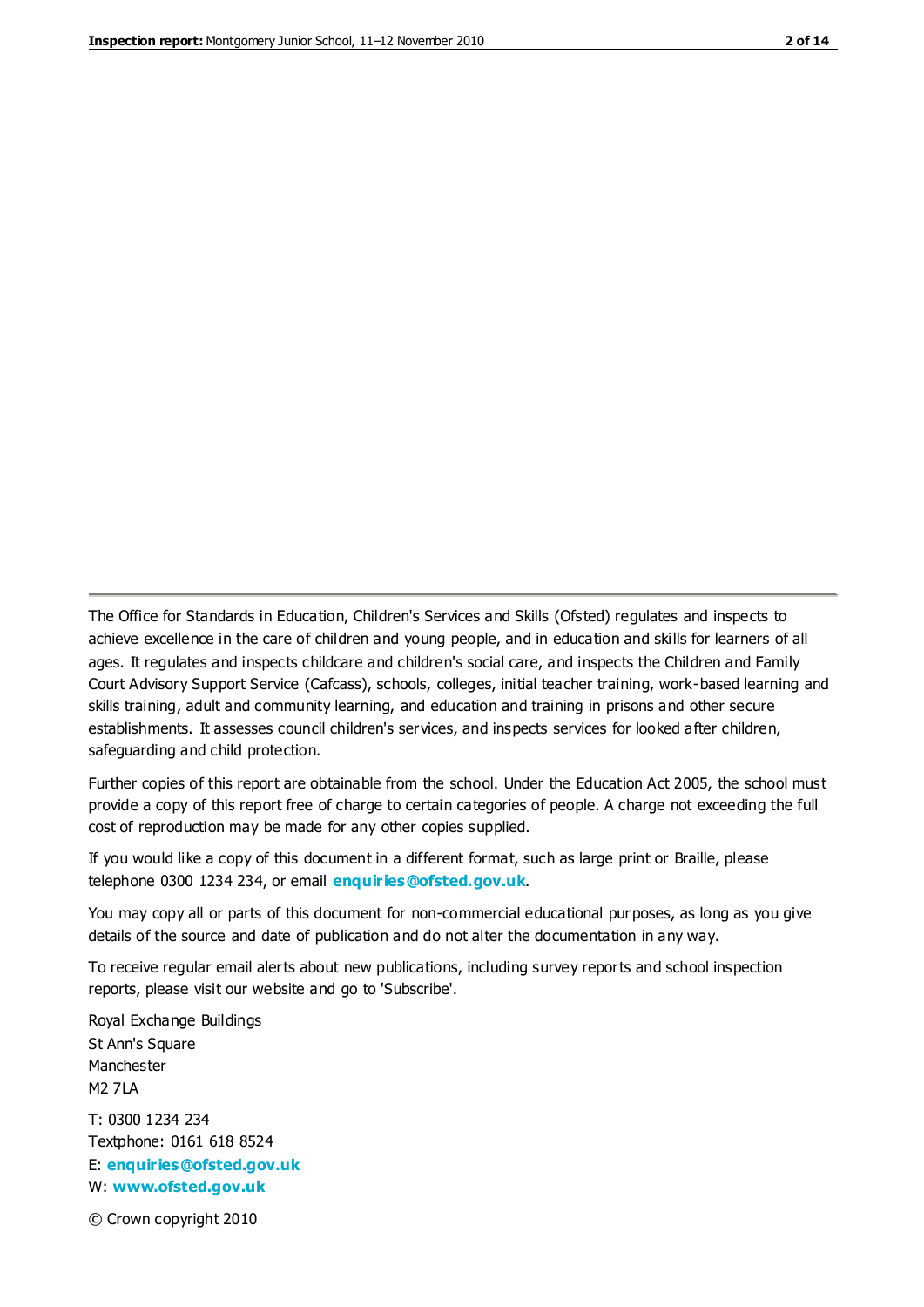# **Introduction**

This inspection was carried out by three additional inspectors. The inspectors visited 25 lessons, observed nine teachers and held meetings with the headteacher, the senior leadership team, teaching staff, representatives of the governing body and pupils. They observed the school's work and looked at pupils' books, documents including the school improvement plan, systems for tracking pupils' progress, safeguarding documentation and school policies. They also analysed information from 73 questionnaires from parents and carers, in addition to those received from staff and pupils.

The inspection team reviewed many aspects of the school's work. It looked in detail at the following.

- Are leaders having an impact on raising attainment and accelerating rates of progress, particularly in writing?
- To what extent does teaching have a good impact on learning and achievement, particularly in writing?
- Are the strategies leaders have put in place to minimise the impact of high levels of pupil mobility effective?
- How well do leaders and managers embed ambition amongst staff and parents?

# **Information about the school**

This is a smaller than average sized junior school. Almost three-quarters of its pupils come from the Colchester Garrison; hence, the proportion of pupils who join or leave the school other than at the usual times is very high. The proportion of pupils known to be eligible for free school meals is lower than average. The proportion of pupils from minority ethnic groups and the number with English as an additional language are well below average. The proportion of pupils with special educational needs and/ or disabilities is broadly average but fluctuates from year to year. In some year groups, the percentage is well above average. The needs of these pupils are mostly related to moderate learning difficulties.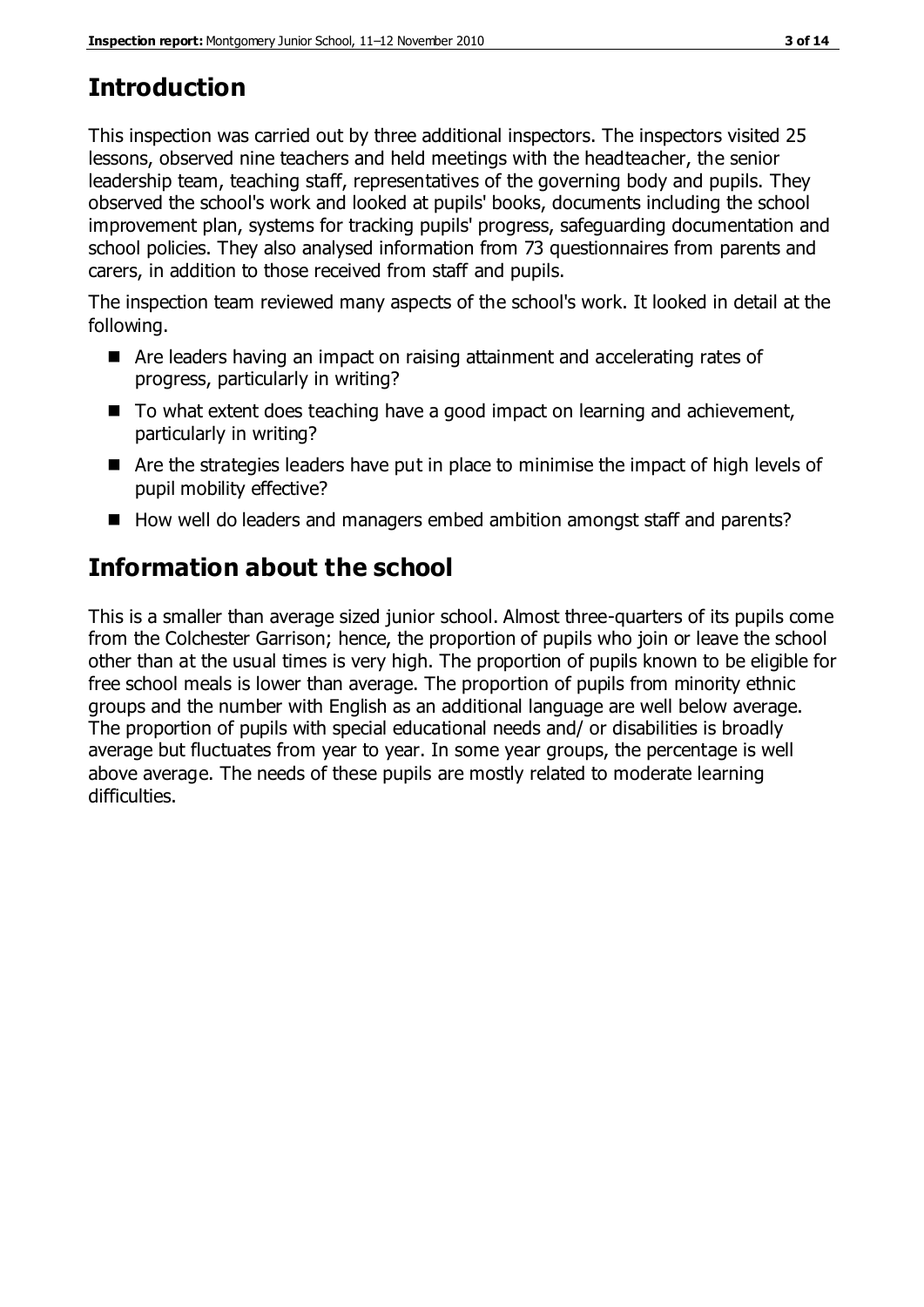# **Inspection judgements**

| Overall effectiveness: how good is the school?  | $\mathbf{2}$    |
|-------------------------------------------------|-----------------|
| The school's capacity for sustained improvement | $2 \quad \vert$ |

# **Main findings**

Pupils thoroughly enjoy attending Montgomery, which is a good and improving school. Parents' and carers' views are overwhelmingly positive, with the vast majority praising the school for the quality of education it provides for their children. One wrote, 'I think the school is doing a great job. My son looks forward to going to school each day. A very big thank you!' There were a number of other comments from parents and carers about how much they appreciate the care, support and guidance afforded to their children, particularly whilst some fathers are on tours of duty in Afghanistan. Inspectors judge that this is an outstanding area of the school's work.

The excellent leadership of the headteacher, described as 'inspirational' by some members of staff, has ensured that the rate of improvement has accelerated markedly over the last year in particular. He is ably supported by his senior leadership team, whose ambition for the school is clearly evident. Governance is satisfactory but the strategic leadership of the governing body is underdeveloped. This limits its ability to hold the school rigorously to account for its work. In addition, the governing body does not promote community cohesion as well as it could. Members of staff are well trained in aspects of child protection and procedures to ensure that the well-being, health and safety of pupils are good. All parents and carers who returned questionnaires during the inspection said the school keeps their children safe.

The school celebrates what it does well but also has a clear view of what it could be doing better. This is one aspect which demonstrates the good capacity of leaders and managers to improve the school even further. Another aspect is the dramatic improvement in mathematics brought about by the assertive mentoring programme put in place this year by the school. The impact on attainment is plainly evident. Standards reached in mathematics in national tests this year were above average for the first time in over six years. A similar programme has been initiated recently in writing and the impact of this can be seen in the quality of work scrutinised in classrooms during the inspection. Since the time of the last inspection and the more recent visit by one of 'Her Majesty's Inspectors' to look at English, the school has tackled the areas for improvement well. Curriculum enrichment contributes particularly well to pupils' achievement, as does the use of technology to enhance learning.

Progress is accelerating and is consistently good across most groups of pupils, including for those with special educational needs and/or disabilities. This is because teaching and assessment are of good quality. However, some of the more able pupils do not always make the progress of which they are capable in mathematics and English. This is because teachers do not always provide tasks which are suitably challenging or which develop pupils' independent thinking skills. In addition, sessions of whole class questioning do not consistently target individuals or groups of pupils effectively to ensure that all have to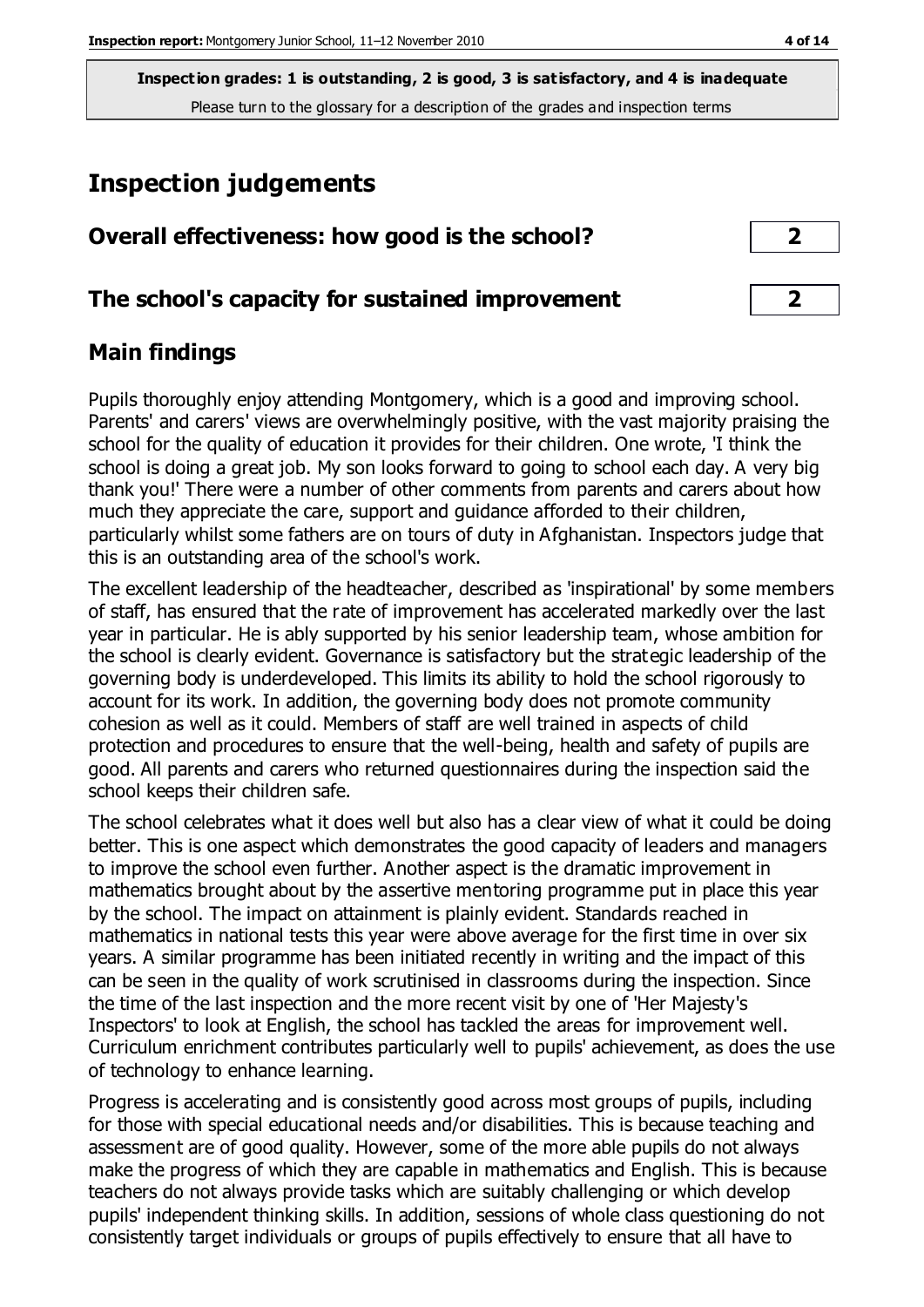prepare answers and participate fully. Staff are held to account rigorously for the work that they do through a systematic approach to developing practice. Leaders are clear about the strengths and weaknesses evident in teaching and know what to do to improve it.

# **What does the school need to do to improve further?**

- Raise attainment in English and mathematics, but particularly in writing, by:
	- providing greater challenge for more able pupils in lessons
	- targeting teachers' questioning more explicitly on individuals and groups of pupils.
- $\blacksquare$  Improve the impact of governance by:
	- implementing a programme of training for the governing body so that its members become more influential in determining the strategic direction of the school
	- ensuring more effective promotion of community cohesion.

### **Outcomes for individuals and groups of pupils 2**

Attainment on entry is broadly average but the very high rate of mobility means that a large majority of pupils who join at the beginning of Year 3 move on before the end of Year 6. The small minority who spend the whole of Key Stage 2 in the school make at least good progress and reach above average standards. The large number of pupils who join during the key stage, often with lower prior attainment, also make good progress to reach average standards.

In the majority of lessons, pupils make good or better progress and achieve well because teachers plan effectively to ensure that they enjoy their learning. In a good science lesson, pupils listened intently to the teacher's account about her own teeth and how she had not cared well enough for them. Pupils talked excitedly about this and one said to the other, 'She must have eaten too many sweets!' Whoops of laughter then followed when the teacher produced one of her own teeth which had had to be removed. Pupils clearly understood the link between a bad diet and rotten teeth. Pupils' good behaviour enables paired and group work to be highly successful. In all lessons, pupils are eager to please and to do their best. This gives rise to good learning.

Historically, there had been some underachievement in mathematics and English until this year when pupils reached average attainment in English and above average in mathematics. The school's own tracking and analysis of data show that pupils are set to improve further and reach higher standards in 2011. This is the result of the school putting in place highly effective mentoring systems which have accelerated progress and paid particular attention to each individual pupil.

Spiritual, moral, social and cultural development is good. Pupils show respect for each other and share good relations with adults in the school. However, the cultural aspect is weaker. The school is aware of this and also that pupils' contribution to the wider community is underdeveloped. Within school, pupils' contribution through the school council is satisfactory. Attendance is above average and contributes well to pupils' future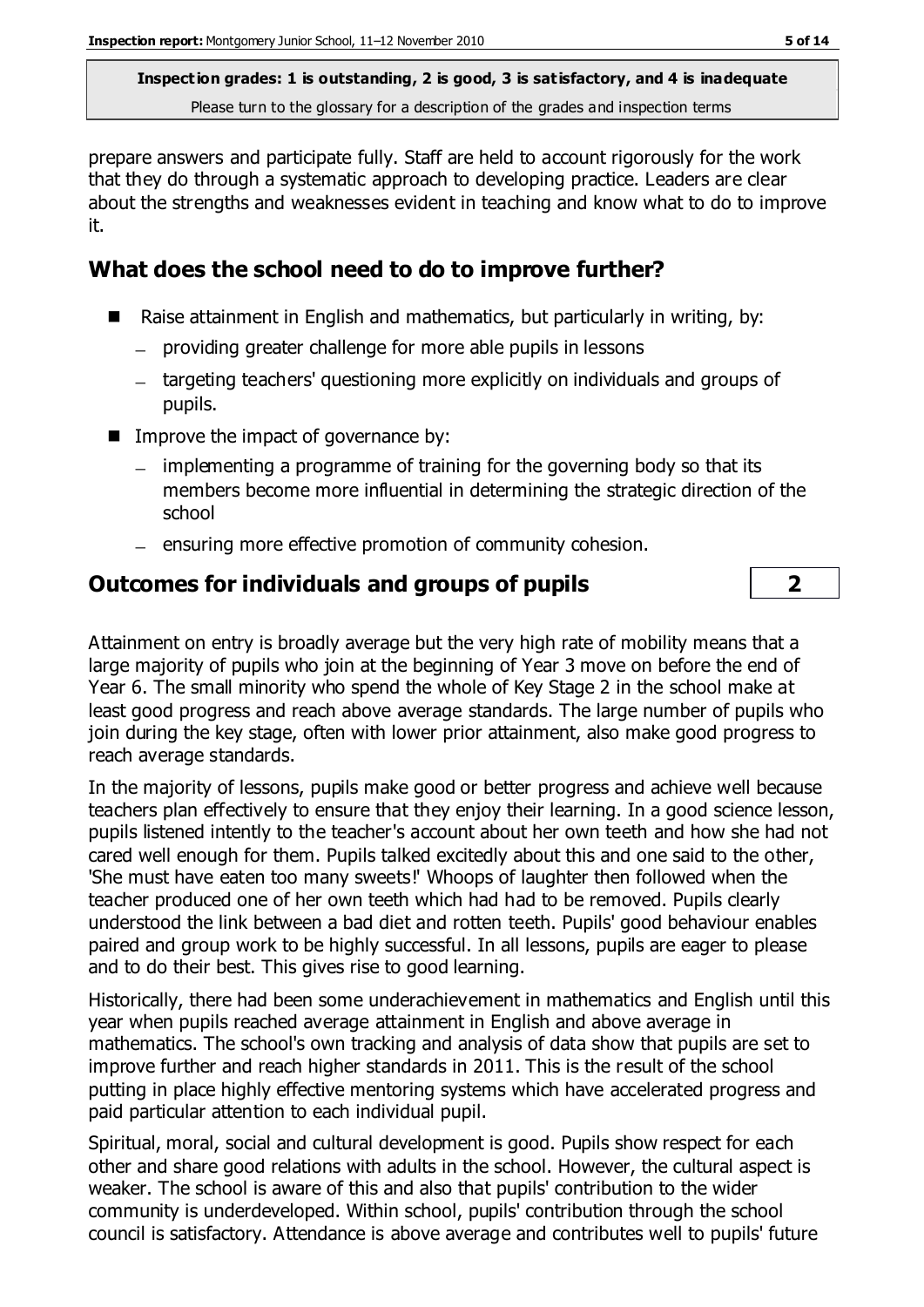# **Inspection grades: 1 is outstanding, 2 is good, 3 is satisfactory, and 4 is inadequate**

Please turn to the glossary for a description of the grades and inspection terms

economic well-being. Pupils acquire a good level of basic skills and work well together in groups. They know how to keep themselves safe and are confident that the adults in the school are approachable and listen to their worries. They are pro-active in ensuring their own safety and have an excellent understanding of what constitutes unsafe practices. Their understanding of the importance of internet safety is thorough and this is articulated well.

These are the grades for pupils' outcomes

| Pupils' achievement and the extent to which they enjoy their learning                                                     |                         |
|---------------------------------------------------------------------------------------------------------------------------|-------------------------|
| Taking into account:<br>Pupils' attainment <sup>1</sup>                                                                   |                         |
| The quality of pupils' learning and their progress                                                                        | $\mathcal{P}$           |
| The quality of learning for pupils with special educational needs and/or disabilities<br>and their progress               |                         |
| The extent to which pupils feel safe                                                                                      | 1                       |
| Pupils' behaviour                                                                                                         | 2                       |
| The extent to which pupils adopt healthy lifestyles                                                                       | $\overline{\mathbf{2}}$ |
| The extent to which pupils contribute to the school and wider community                                                   | 3                       |
| The extent to which pupils develop workplace and other skills that will contribute to<br>their future economic well-being |                         |
| Taking into account:<br>Pupils' attendance <sup>1</sup>                                                                   |                         |
| The extent of pupils' spiritual, moral, social and cultural development                                                   | 2                       |

<sup>1</sup> The grades for attainment and attendance are: 1 is high; 2 is above average; 3 is broadly average; and 4 is low

### **How effective is the provision?**

Teachers use new technology well to enhance and enliven learning. For example, in a good literacy lesson, pupils used computers confidently to write responses to a friend's dilemma. Other resources are also used well to support learning and to promote good assessment. Teaching assistants support and assess the learning of those pupils with moderate learning difficulties and work closely with the class teacher during the planning stage.

A range of activities ensures that pupils are able to learn in a variety of ways. They respond well to the speaking and listening opportunities that teachers give them. In many lessons, teachers provide good opportunities for pupils to discuss their learning in pairs and groups. In a good science lesson about building circuits, good use of talk partners enabled pupils to clarify their ideas, think aloud and plan their circuits more effectively. In some lessons, teachers question pupils effectively, targeting particular questions to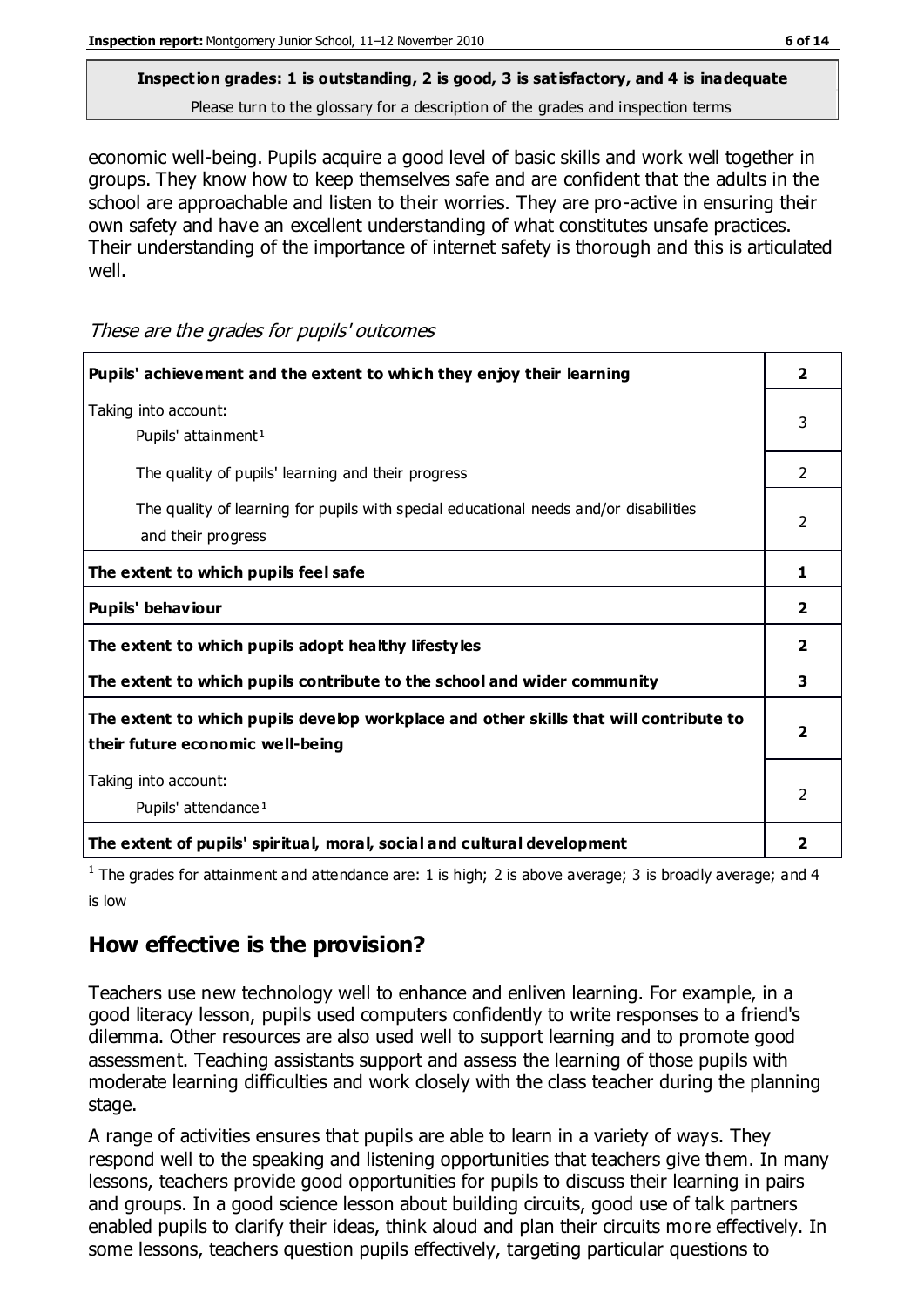particular pupils. Consequently, pupils move on in their learning. However, in some lessons, there is over-reliance on taking answers from only those pupils who put up their hands. As a result, some pupils do not try to prepare answers and this hampers the development of their thinking skills. Teachers generally attend to the needs of individuals and use a variety of activities to suit the different learning styles and abilities of their pupils. Nevertheless, the work seen in some lessons did not always challenge those more able learners effectively to ensure they made maximum progress. The tasks provided did not encourage deeper thinking. In these lessons, the expectations of what some pupils could achieve were not high enough.

The good curriculum clearly engages pupils and results in their evident enjoyment. It concentrates on developing pupils' skills and ensures that different subjects are linked well together in topics to make learning more meaningful. Activities are very relevant and delivered imaginatively. For example in a literacy lesson in preparation for writing, pupils participated in a 'catwalk' show to display their recycled clothes which they had designed and made themselves. 'Enrichment Days' are a strength; pupils talk positively about the activities they enjoy and the specialist teaching they receive, for example in music, sport, French and information and communication technology. Good partnerships with other institutions enhance learning and well-being. Recently, a small group of pupils and a teacher are working on an anti-bullying film initiated and supported by the local football club. A wide variety of extra-curricular opportunities is provided and the take-up of these is high, for example gymnastics, recorders, tag rugby, computers and football.

Provision for the care and support of pupils whose parents are overseas is outstanding. One parent wrote, 'The school shows concern to the children of serving soldiers and understands when the parents are away that the children need extra care and give this.' This view echoes that of a number of parents and carers. Training is provided for staff, prior to operational deployments, in looking for signs of stress and how to support pupils at this time. The newly created 'Gruffalo Room' is seen as a quiet sanctuary where pupils can go to discuss any concerns they may have. They are actively encouraged to do so. The learning needs of pupils with special educational needs and/or disabilities are met well and exemplary pastoral support for them ensures that they make consistently good progress. Excellent systems for newly arrived pupils at other than the usual Year 3 transfer include a 'passport' so that the new pupil has a buddy and nothing is over looked. Transition at the usual times is described by one parent as 'brilliant'.

| The quality of teaching                                                                                    |  |
|------------------------------------------------------------------------------------------------------------|--|
| Taking into account:<br>The use of assessment to support learning                                          |  |
| The extent to which the curriculum meets pupils' needs, including, where relevant,<br>through partnerships |  |
| The effectiveness of care, guidance and support                                                            |  |

These are the grades for the quality of provision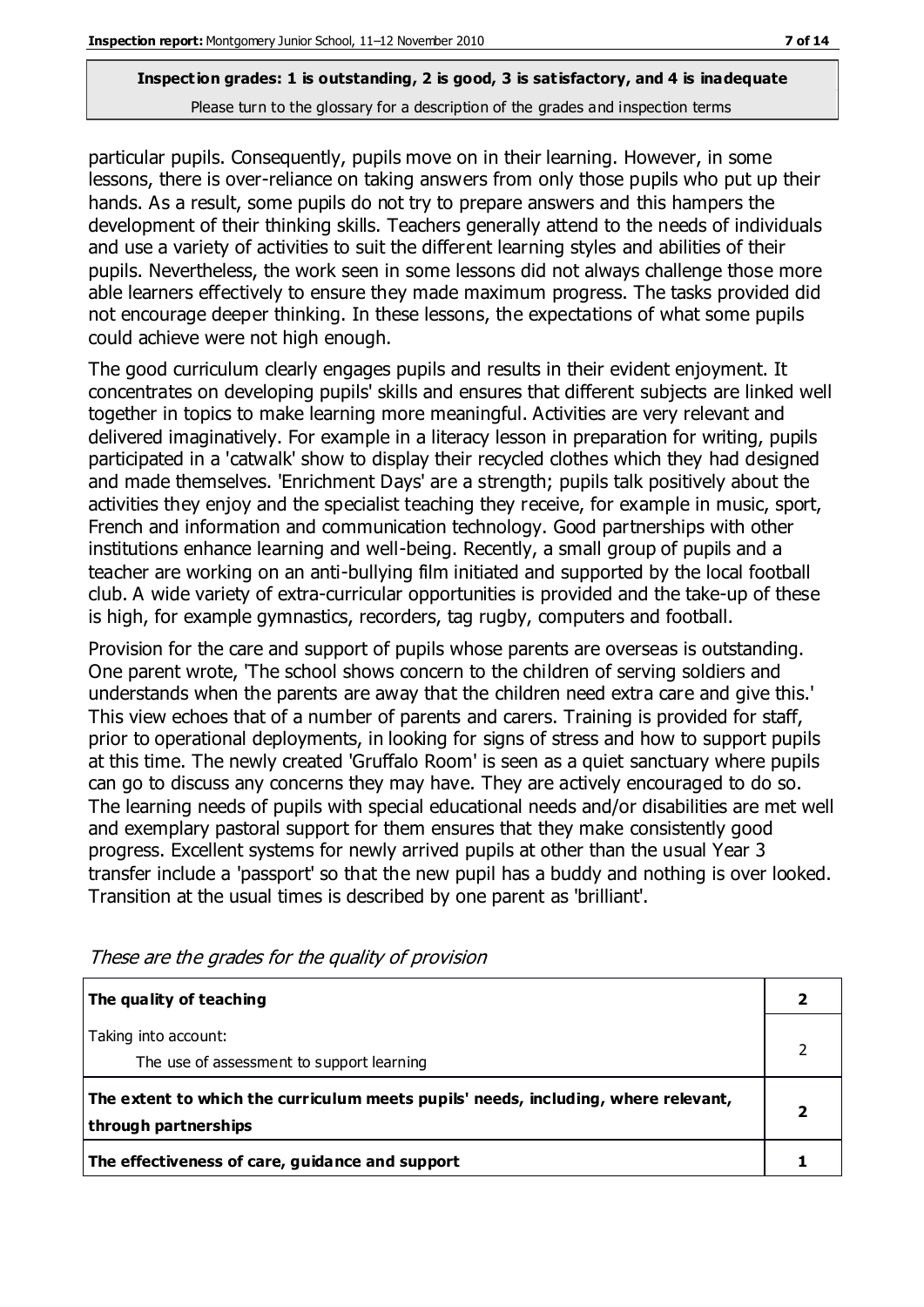### **How effective are leadership and management?**

The school's evaluation of its performance is accurate and the senior leadership team clearly knows the priorities for development. The school monitors its performance rigorously: it has a clear picture of its effectiveness and a thorough understanding of its strengths and areas for improvement. Data are analysed exceptionally well and the resulting information is used effectively to help pupils make better progress through making improvements to teaching and the curriculum. This is a clear strength. The outstanding leadership of the headteacher has brought the school forward demonstrably in terms of pupils' achievement. Phase and subject leaders are enthusiastic and keen to monitor their own areas of responsibility and are beginning to do this well. The high aspirations of the headteacher ensure that the vision for the school is embedded amongst staff, parents and pupils alike; all are committed to the Montgomery ethos.

The governing body is committed to supporting the school. Its members make a strong contribution by promoting and contributing to the caring ethos and helping to ensure that safeguarding arrangements meet requirements. However, they are not yet sufficiently influential in determining the strategic direction of the school. Community cohesion is in the early stages of development. There has been some initial analysis and the school already links well with the local community and the army garrison. However, it has yet to engage more fully with the wider United Kingdom and global communities. There are a good number of positive links with other establishments which benefit learners and contribute to their well-being. The promotion of equal opportunities is good and there is no discrimination. Safeguarding policies and procedures are good and are monitored robustly. Parents and carers are unanimous in their view that the school keeps their children safe.

| The effectiveness of leadership and management in embedding ambition and driving<br>improvement                                                                  |                         |
|------------------------------------------------------------------------------------------------------------------------------------------------------------------|-------------------------|
| Taking into account:<br>The leadership and management of teaching and learning                                                                                   | 2                       |
| The effectiveness of the governing body in challenging and supporting the<br>school so that weaknesses are tackled decisively and statutory responsibilities met | 3                       |
| The effectiveness of the school's engagement with parents and carers                                                                                             | 2                       |
| The effectiveness of partnerships in promoting learning and well-being                                                                                           | $\overline{2}$          |
| The effectiveness with which the school promotes equality of opportunity and tackles<br>discrimination                                                           | $\overline{\mathbf{2}}$ |
| The effectiveness of safeguarding procedures                                                                                                                     | $\overline{2}$          |
| The effectiveness with which the school promotes community cohesion                                                                                              | 3                       |
| The effectiveness with which the school deploys resources to achieve value for money                                                                             | 2                       |

#### These are the grades for leadership and management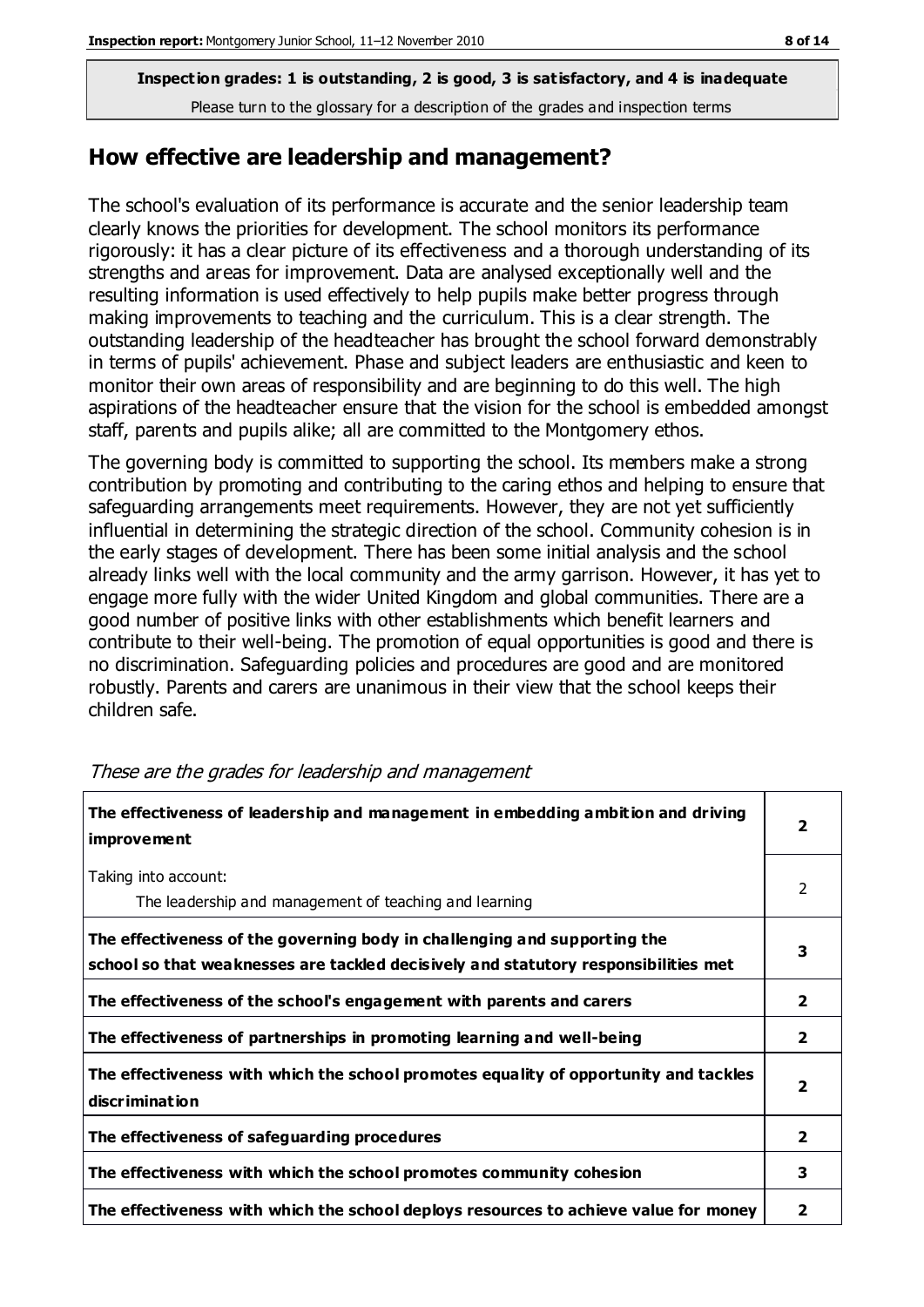# **Views of parents and carers**

Although a minority of parents and carers returned the questionnaires, the vast majority of these were extremely positive about the school overall. All felt that the school kept their children safe. Almost all said that their children enjoyed school and stated that they were happy with the experience their children have in the school. Almost all think the school is well led and managed. Just over a quarter of parents and carers made additional comments. Some spoke of the particularly caring and supportive ethos of the school. Others commented about the good work of the headteacher and teachers. Inspection evidence endorsed this view. A few parents and carers feel that unacceptable behaviour is not dealt with effectively. Inspectors found behaviour and its management to be good during the inspection.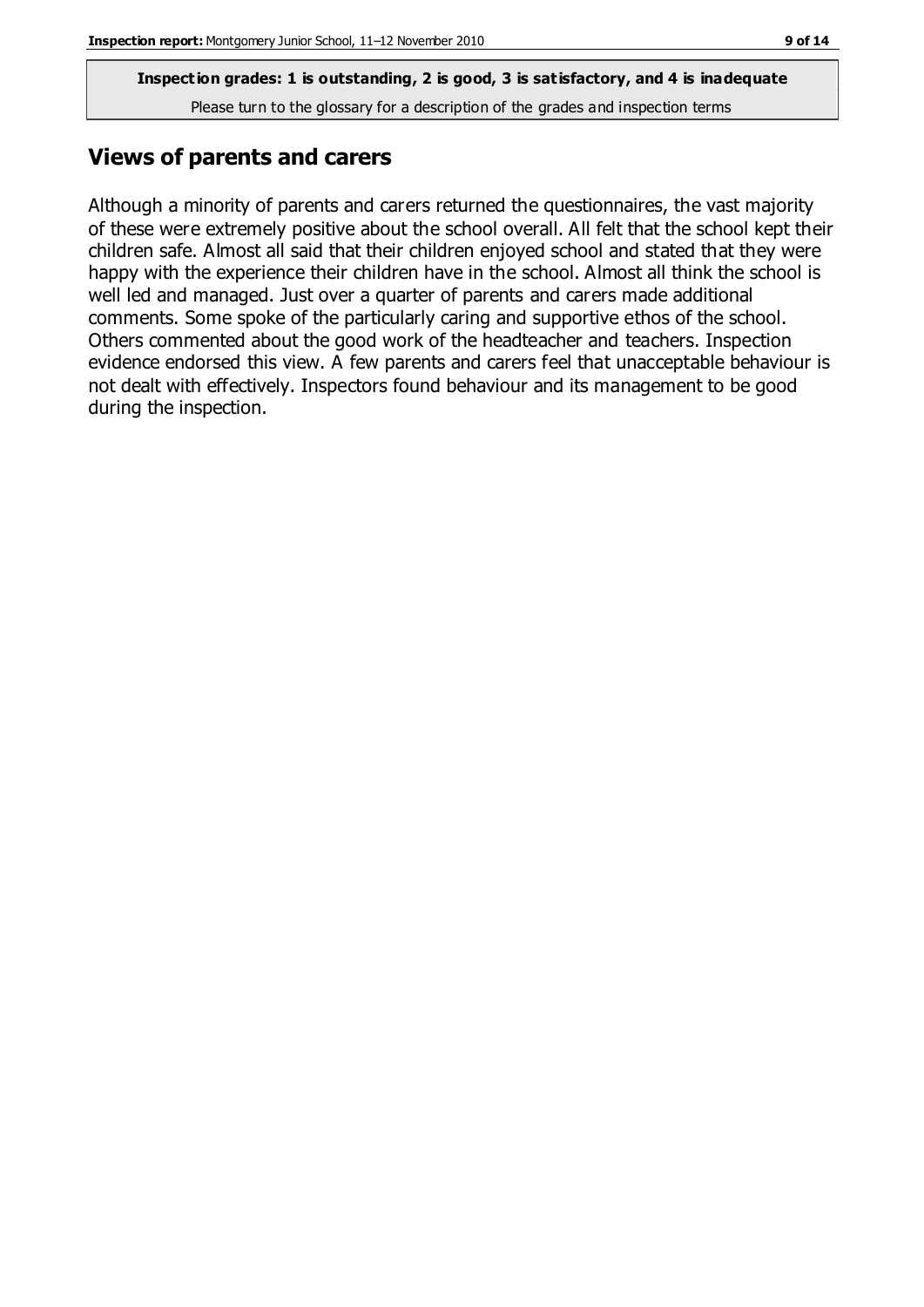#### **Responses from parents and carers to Ofsted's questionnaire**

Ofsted invited all the registered parents and carers of pupils registered at Montgomery Junior School, Colchester to complete a questionnaire about their views of the school.

In the questionnaire, parents and carers were asked to record how strongly they agreed with 13 statements about the school. The inspection team received 73 completed questionnaires by the end of the on-site inspection. In total, there are 210 pupils registered at the school.

| <b>Statements</b>                                                                                                                                                                                                                                       | <b>Strongly</b><br>agree |               | Agree        |               | <b>Disagree</b> |                | <b>Strongly</b><br>disagree |               |
|---------------------------------------------------------------------------------------------------------------------------------------------------------------------------------------------------------------------------------------------------------|--------------------------|---------------|--------------|---------------|-----------------|----------------|-----------------------------|---------------|
|                                                                                                                                                                                                                                                         | <b>Total</b>             | $\frac{0}{0}$ | <b>Total</b> | $\frac{0}{0}$ | <b>Total</b>    | $\frac{0}{0}$  | <b>Total</b>                | $\frac{1}{2}$ |
| My child enjoys school                                                                                                                                                                                                                                  | 50                       | 68            | 18           | 25            | 3               | $\overline{4}$ | 1                           | $\mathbf{1}$  |
| The school keeps my child<br>safe                                                                                                                                                                                                                       | 54                       | 74            | 19           | 26            | 0               | 0              | $\mathbf 0$                 | $\mathbf 0$   |
| My school informs me about<br>my child's progress                                                                                                                                                                                                       | 36                       | 49            | 35           | 48            | 0               | $\mathbf 0$    | $\mathbf 0$                 | $\mathbf 0$   |
| My child is making enough<br>progress at this school                                                                                                                                                                                                    | 41                       | 56            | 25           | 34            | 4               | 5              | 0                           | $\mathbf 0$   |
| The teaching is good at this<br>school                                                                                                                                                                                                                  | 41                       | 56            | 27           | 37            | 1               | $\mathbf{1}$   | $\mathbf 0$                 | $\mathbf 0$   |
| The school helps me to<br>support my child's learning                                                                                                                                                                                                   | 35                       | 48            | 33           | 45            | 4               | 5              | $\mathbf 0$                 | $\mathbf 0$   |
| The school helps my child to<br>have a healthy lifestyle                                                                                                                                                                                                | 34                       | 47            | 38           | 52            | 0               | $\mathbf 0$    | $\mathbf 0$                 | $\mathbf 0$   |
| The school makes sure that<br>my child is well prepared for<br>the future (for example<br>changing year group,<br>changing school, and for<br>children who are finishing<br>school, entering further or<br>higher education, or entering<br>employment) | 29                       | 40            | 39           | 53            | 1               | 1              | $\mathbf 0$                 | $\mathbf 0$   |
| The school meets my child's<br>particular needs                                                                                                                                                                                                         | 36                       | 49            | 32           | 44            | 3               | 4              | $\mathbf 0$                 | $\mathbf 0$   |
| The school deals effectively<br>with unacceptable behaviour                                                                                                                                                                                             | 28                       | 38            | 37           | 51            | 6               | 8              | $\mathbf 0$                 | 0             |
| The school takes account of<br>my suggestions and concerns                                                                                                                                                                                              | 26                       | 36            | 41           | 56            | $\overline{2}$  | 3              | 0                           | 0             |
| The school is led and<br>managed effectively                                                                                                                                                                                                            | 41                       | 56            | 31           | 42            | $\mathbf 0$     | $\mathbf 0$    | $\mathbf{1}$                | $\mathbf{1}$  |
| Overall, I am happy with my<br>child's experience at this<br>school                                                                                                                                                                                     | 41                       | 56            | 31           | 42            | $\mathbf{1}$    | $\mathbf{1}$   | $\mathbf 0$                 | $\mathbf 0$   |

The table above summarises the responses that parents and carers made to each statement. The percentages indicate the proportion of parents and carers giving that response out of the total number of completed questionnaires. Where one or more parents and carers chose not to answer a particular question, the percentages will not add up to 100%.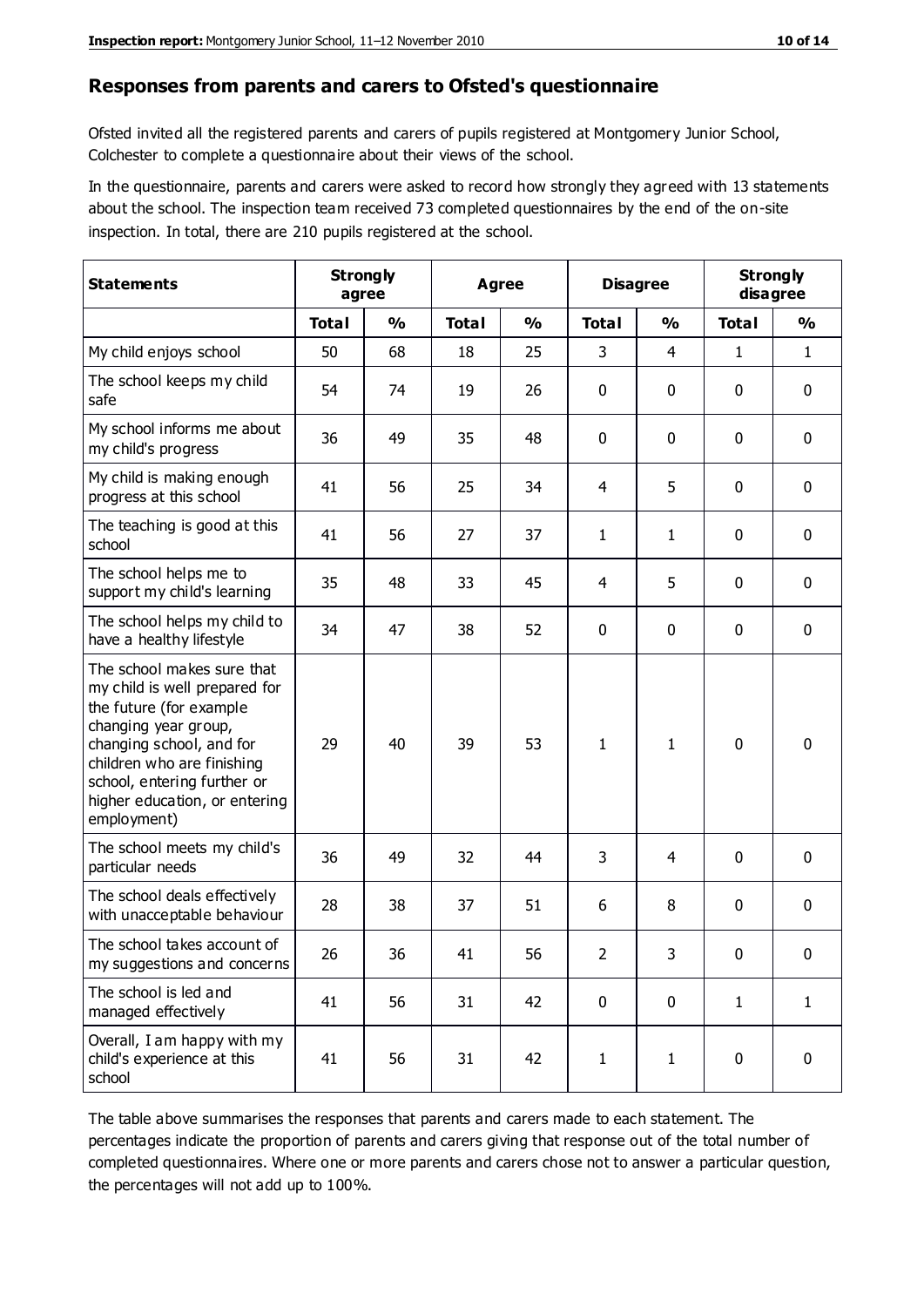# **Glossary**

| Grade   | <b>Judgement</b> | <b>Description</b>                                                                                                                                                                                                            |
|---------|------------------|-------------------------------------------------------------------------------------------------------------------------------------------------------------------------------------------------------------------------------|
| Grade 1 | Outstanding      | These features are highly effective. An outstanding school<br>provides exceptionally well for all its pupils' needs.                                                                                                          |
| Grade 2 | Good             | These are very positive features of a school. A school that<br>is good is serving its pupils well.                                                                                                                            |
| Grade 3 | Satisfactory     | These features are of reasonable quality. A satisfactory<br>school is providing adequately for its pupils.                                                                                                                    |
| Grade 4 | Inadequate       | These features are not of an acceptable standard. An<br>inadequate school needs to make significant improvement<br>in order to meet the needs of its pupils. Ofsted inspectors<br>will make further visits until it improves. |

# **What inspection judgements mean**

# **Overall effectiveness of schools**

|                       | Overall effectiveness judgement (percentage of schools) |      |                     |                   |
|-----------------------|---------------------------------------------------------|------|---------------------|-------------------|
| <b>Type of school</b> | <b>Outstanding</b>                                      | Good | <b>Satisfactory</b> | <b>Inadequate</b> |
| Nursery schools       | 58                                                      | 36   | 4                   | 2                 |
| Primary schools       | 8                                                       | 43   | 40                  | 9                 |
| Secondary schools     | 10                                                      | 35   | 42                  | 13                |
| Sixth forms           | 13                                                      | 39   | 45                  | 3                 |
| Special schools       | 33                                                      | 42   | 20                  | 4                 |
| Pupil referral units  | 18                                                      | 40   | 29                  | 12                |
| All schools           | 11                                                      | 42   | 38                  | 9                 |

New school inspection arrangements were introduced on 1 September 2009. This means that inspectors now make some additional judgements that were not made previously.

The data in the table above are for the period 1 September 2009 to 31 March 2010 and are the most recently published data available (see **[www.ofsted.gov.uk](http://www.ofsted.gov.uk/)**). Please note that the sample of schools inspected during the autumn and spring terms 2009/10 was not representative of all schools nationally, as weaker schools are inspected more frequently than good or outstanding schools.

Percentages are rounded and do not always add exactly to 100. Secondary school figures include those that have sixth forms, and sixth form figures include only the data specifically for sixth form inspection judgements.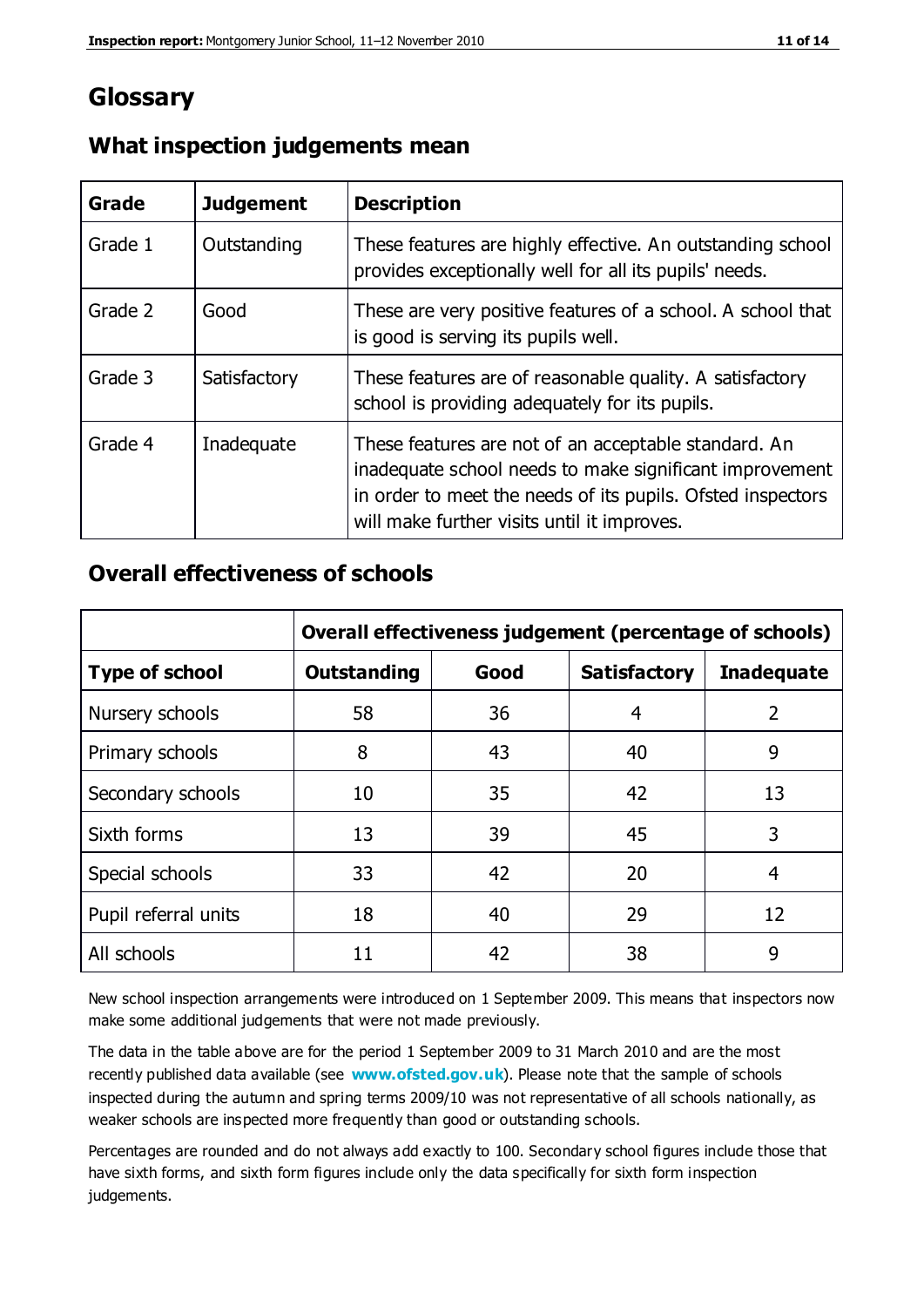# **Common terminology used by inspectors**

| Achievement:               | the progress and success of a pupil in their learning,<br>development or training.                                                                                                                                                          |  |  |
|----------------------------|---------------------------------------------------------------------------------------------------------------------------------------------------------------------------------------------------------------------------------------------|--|--|
| Attainment:                | the standard of the pupils' work shown by test and<br>examination results and in lessons.                                                                                                                                                   |  |  |
| Capacity to improve:       | the proven ability of the school to continue<br>improving. Inspectors base this judgement on what<br>the school has accomplished so far and on the quality<br>of its systems to maintain improvement.                                       |  |  |
| Leadership and management: | the contribution of all the staff with responsibilities,<br>not just the headteacher, to identifying priorities,<br>directing and motivating staff and running the school.                                                                  |  |  |
| Learning:                  | how well pupils acquire knowledge, develop their<br>understanding, learn and practise skills and are<br>developing their competence as learners.                                                                                            |  |  |
| Overall effectiveness:     | inspectors form a judgement on a school's overall<br>effectiveness based on the findings from their<br>inspection of the school. The following judgements,<br>in particular, influence what the overall effectiveness<br>judgement will be. |  |  |
|                            | The school's capacity for sustained<br>improvement.                                                                                                                                                                                         |  |  |
|                            | Outcomes for individuals and groups of pupils.                                                                                                                                                                                              |  |  |
|                            | The quality of teaching.                                                                                                                                                                                                                    |  |  |
|                            | The extent to which the curriculum meets<br>pupils' needs, including, where relevant,<br>through partnerships.                                                                                                                              |  |  |
|                            | The effectiveness of care, guidance and<br>support.                                                                                                                                                                                         |  |  |
| Progress:                  | the rate at which pupils are learning in lessons and<br>over longer periods of time. It is often measured by<br>comparing the pupils' attainment at the end of a key                                                                        |  |  |

stage with their attainment when they started.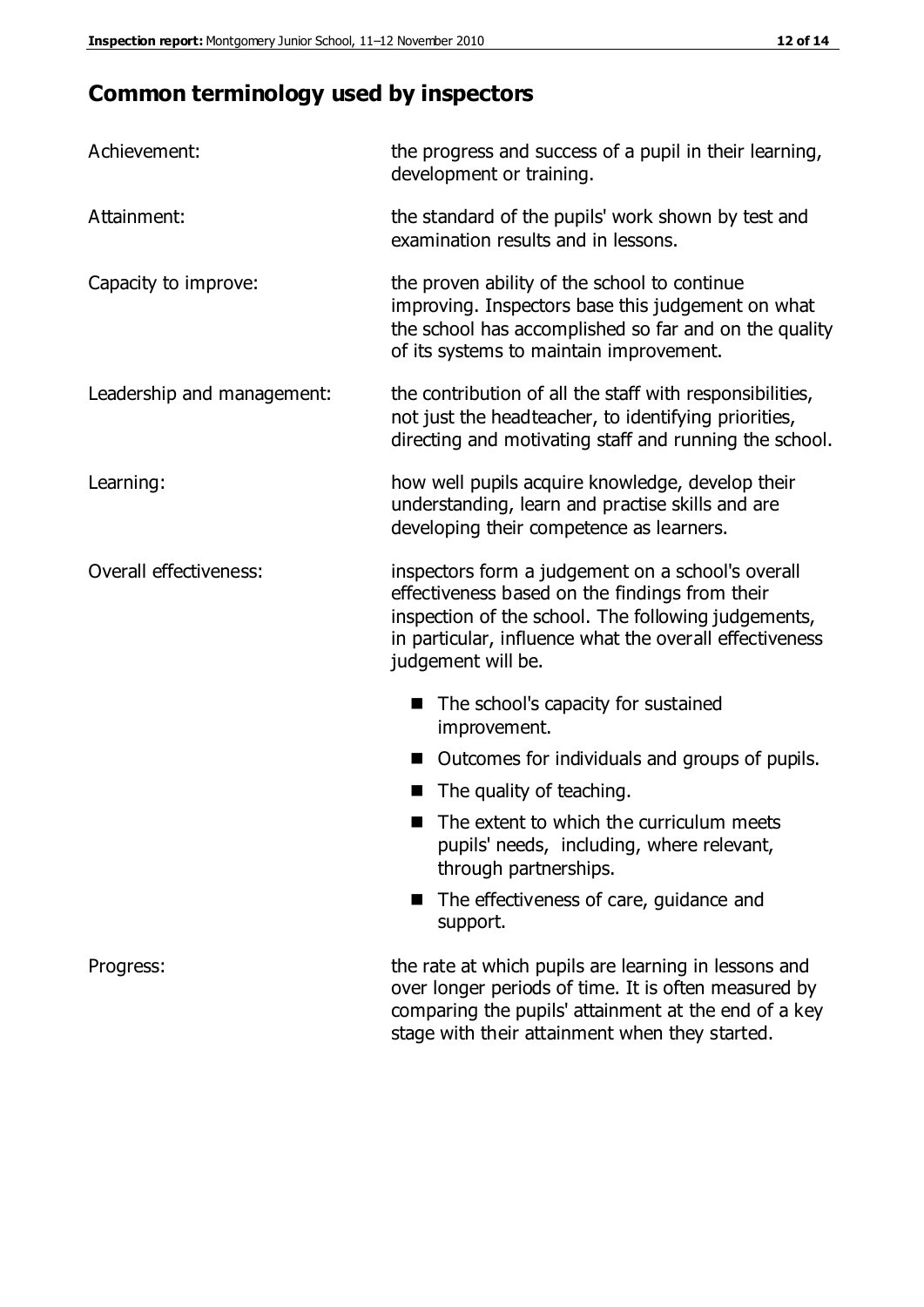### **This letter is provided for the school, parents and carers to share with their children. It describes Ofsted's main findings from the inspection of their school.**

15 November 2010

#### Dear Pupils

### **Inspection of Montgomery Junior School, Colchester, Essex, CO2 9QG**

Thank you very much for the warm welcome you all gave to us during our recent visit to your school. We found that your school provides a good standard of education for you. This means it does lots of things well, but it also needs to do a few things a little better.

We were impressed by your behaviour and the way you treated each other. Some of you took the time to speak to us about your school and this was helpful. We were really pleased to see how much you enjoy your learning. It was also good to see you enjoy using computers to help you to learn. You told us how important it is to choose what we eat carefully and to take regular exercise to stay fit and healthy. You enjoy taking responsibility around the school and those of you in the school council are beginning to help to improve your school. This is highly commendable - well done! You also told us about all the different clubs and activities you are involved in - they sound great fun!

Your teachers teach you well and work hard to plan interesting lessons. The headteacher and his team do a good job and have made some good improvements. They care for you all exceptionally well. We have asked that the headteacher, staff and governors make sure that you achieve higher results in national tests at the end of Year 6. We have asked that teachers give some of you who find work easy, harder work which makes you think more carefully. You can help by always doing your best work and by trying hard. We have also pointed out that teachers need to ask questions of you in lessons without you having to put up your hand. This means you will all need to have your answers ready. The governing body is going to attend more regular training so its members can help run your school with the headteacher more effectively. We have also asked that the governing body helps you to understand what communities are like in other parts of the United Kingdom and abroad.

Yours sincerely

Glynis Bradley-Peat Lead Inspector